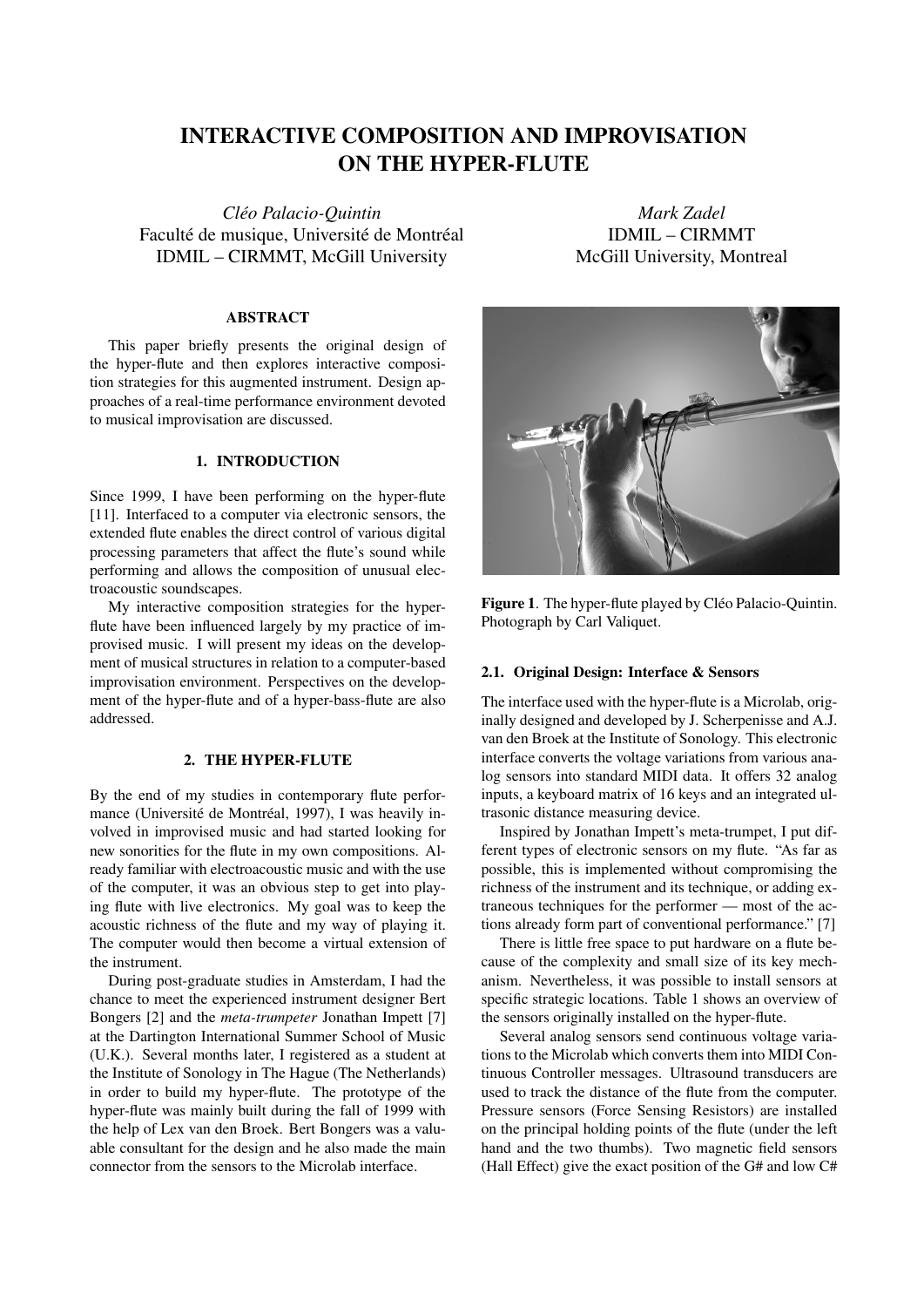| <b>Table 1.</b> Sensors installed on the hyper-flute |  |  |
|------------------------------------------------------|--|--|
|------------------------------------------------------|--|--|

| <b>Sensors</b>             | <b>Parameter</b>               |
|----------------------------|--------------------------------|
| 1 Ultrasound sensors       | flute's distance to computer   |
| 3 Pressure sensors (FSRs)  | pressure: left hand and thumbs |
| 2 Magnetic field sensors   | motion of G# and low C# keys   |
| 1 Light-dependent resistor | ambient light                  |
| 2 Mercury tilt switches    | tilt and rotation of the flute |
| 6 Button switches          | discrete cues                  |

keys, both operated by the little fingers. A photoresistor that detects the variations of ambient light is positioned on the headjoint of the flute.

Other controllers used on the hyper-flute send discrete values (MIDI note on/off messages). Two mercury tilt switches are activated by the inclination (moving the footjoint up) and the rotation (turning the headjoint outwards) of the instrument. There are also six small button switches. Two of them are located on the headjoint, and two are placed close to each of the thumbs and can be reached while playing.

Performing with some of the sensors installed on the hyper-flute was not always compatible with standard flute technique and entailed a long learning process. Experience has shown how much the interaction between acoustic playing techniques and the motion captured by the sensors is intimately connected. Musical gestures need to be thought of as a whole. Just like learning an acoustic instrument, it is necessary to play on an electroacoustic interface for a long period of time before achieving a natural control of the sound. As on any musical instrument, expressivity is directly linked to virtuosity [5].

## 3. INTERACTIVE COMPOSING & MUSICAL IMPROVISATION

#### 3.1. Interactive Composing

Joel Chadabe is one of the pioneers of real-time computer music systems. He named this new method of composition *interactive composing*, that he defined in [4]: "An interactive composing system operates as an intelligent instrument — intelligent in the sense that it responds to a performer in a complex, not entirely predictable way, adding information to what a performer specifies and providing cues to the performer for further actions. The performer, in other words, shares control of the music with information that is automatically generated by the computer, and that information contains unpredictable elements to which the performer reacts while performing. The computer responds to the performer and the performer reacts to the computer, and the music takes its form through that mutually influential, interactive relationship."

From this point of view, the performer also becomes an improviser, structuring his way of playing according to what he hears and feels while interacting with the computer. Like his instrument's sound, the performer's role as been extended. In [8], Jonathan Impett also considers that the use of computers to create real-time music redefines the traditional subdivisions in musical practice. "In such a mode of production, the subdivisions of conventional music are folded together: composer, composition, performer, performance, instrument and environment. Subject becomes object, material becomes process."

In most of the cases, users of interactive computer systems in live performance are at once composer, performer and improviser. Due to the novelty of the technology, few experimental hyper-instruments have been built, mostly by musicians who play it themselves. It is quite difficult to define the line between composer and performer while using such an interactive system. The majority of performers using such instruments are concerned with improvisation as a means of making musical expression as free as possible.

#### 3.2. Developing Musical Structures

Using an interactive computer system linked to an augmented instrument, the performer has to develop a relationship with different types of electroacoustic sound objects and musical structures. These relationships correspond to the fundamentals of musical interaction. The computer part can be supportive, accompanying, antagonistic, alienated, contrasting, responsorial, developmental, extended, etc.

All the musical structures included in a mixed piece have different roles. Some affect the micro-structure of a musical performance, others affect the macro-structure of the piece, and many are situated somewhere in between. The interaction between the performer and musical structures vary. The structures can also have different levels of interactivity between themselves. We could divide them in 3 basic distinct types:

- The original acoustic sound is modified by live processing, controlled through the gestural interface. For example, the computer is modifying and/or extending the acoustic sound itself, by routing it through filters, harmonizers or delays. The computer is used as a direct extension of the performer's acoustic instrument.
- Sound is synthesized in real-time using the various interface inputs (gesture information and sound analysis) to control different parameters. Synthesis can respond to the performer's gestures without being directly linked to the acoustic sound of the instrument. Control and sound data can also be recorded and used later during the piece, permitting time stretching and compression.
- An independent sound-track can accompany the flute or play by itself over the course of the piece. It can be pre-recorded, or generated in real-time with the use of computer algorithms. This type of structure is completely independent from the performer's actions.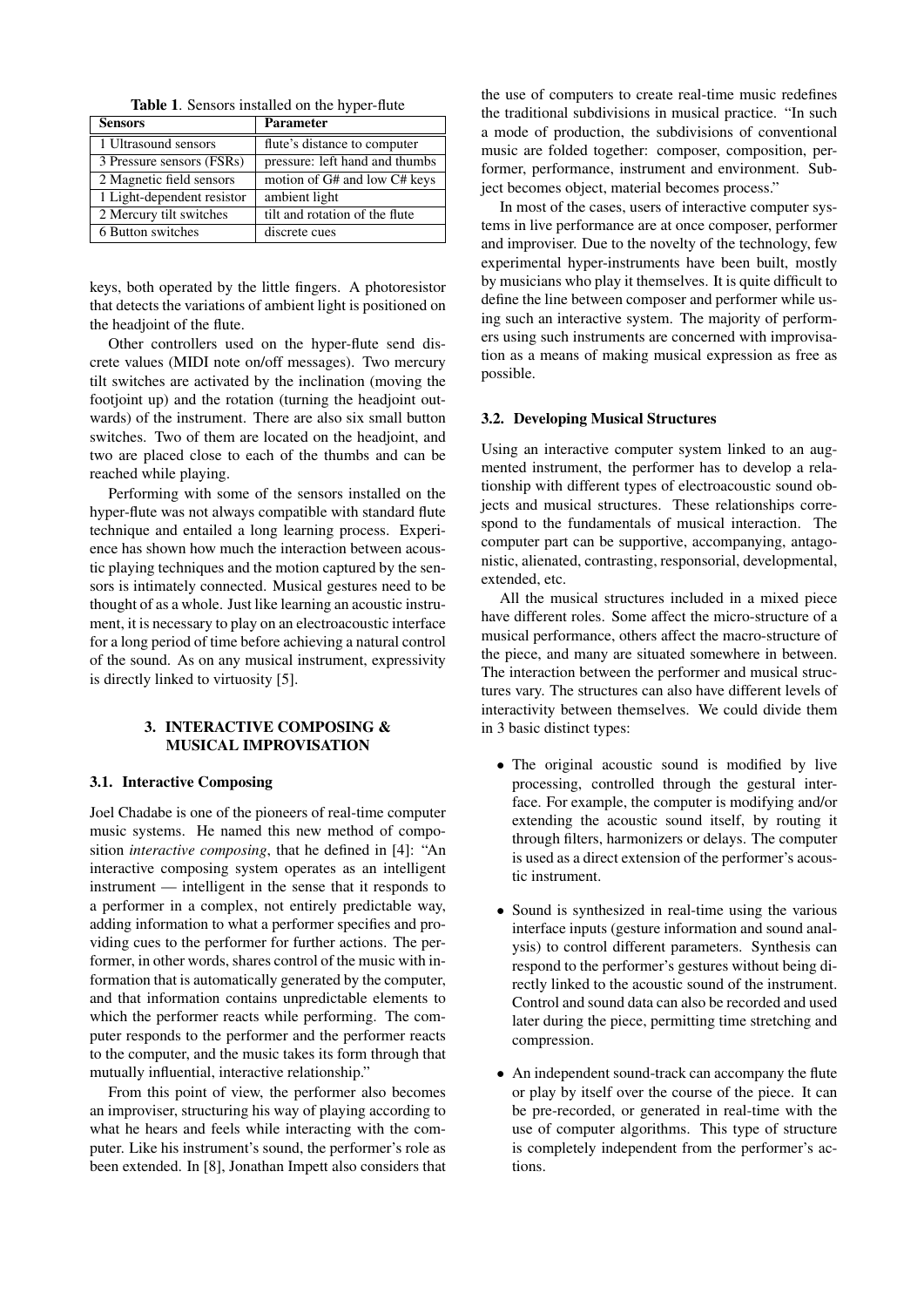To create an interactive composition, the composer can include many different sound processing structures, including different levels of hybridization of the three types described. Each of them can also have a different level of controllability and indeterminacy. Different types of random processes can be used for the creation of synthesized sounds, control of algorithms, and control of sound processing parameters. The performer can be asked to control a parameter directly, or its level of indeterminacy. The incorporation of randomness in the composition will generate unpredictable elements, giving the performer the opportunity to really interact with the machine.

A composed piece with a finite form follows the same sequence of events for each different performance. In this context, the computer generates a kind of complex interactive *tape part* that *follows* the performer. However, to play improvised music, the interactive computer environment needs to be designed to maximize flexibility in performance. The environment must give the opportunity to generate, layer and route musical material within a flexible form.

#### 3.3. Musical Improvisation

The term *improvised music* can refer to various musical practices. As discussed by Georges Lewis [9], two important models are *open improvisation*, as practiced by members of the Association for the Advancement of Creative Musicians (an African-American musicians' collective founded in 1965 in Chicago), and *free improvisation*, as practiced by European improvisers, such as Joëlle Léandre, Derek Bailey and Evan Parker. My improvisation practice is situated somewhere between these two models, and also refers to *musique actuelle* as it has developed in Québec since the 1980s [12]. However, my discussion here is concerned with musical improvisation in wide acceptance, as defined by Lewis: "Musical improvisation is . . . an interaction within a multi-dimensional environment, where structure and meaning arise from the analysis, generation, manipulation and transformation of sonic symbols." This definition is especially relevant when using an interactive computer system to perform improvised music, as the computer is an ideal tool to analyze, generate, manipulate and transform sounds.

Since the late 1970s, the performer/composer Larry Ochs has developed strategies for structured improvisation with the Rova saxophone quartet. In designing my interactive system for live performance, I have been inspired by his ideas about how to structure improvisation. "Formal devices/structures are employed to get at the musical requirements of a given piece. It is always the primary goal in any piece to be musically coherent; to tell a story and/or to create a mood, feeling, or environment. The devices used in any given piece are employed with the sole intent of realizing the intentions of that composition. And the decision to use (structured) improvisation as a means of realizing even more — more than the composer imagined possible when composing the piece (or section of the piece). Or, at the very least, to allow for the possibility of different — or fresh — realizations of that intention with each performance." [10] The strategy of composing a piece containing improvised segments has been relevant to the design of my computer environment for improvisation.

#### 3.4. Computer Environment for Improvisation

While programming the computer environment for improvisation (in Max-MSP, in this case), my approach is to compose pieces with a flexible structure, a kind of open form composition. I must first consider which type of musical structures I want to incorporate in my improvisation, and then decide how I want to control them.

Performing improvised music on the hyper-flute, I have focused on the development of the first type of musical structure mentioned previously: directly transforming the flute sound with live digital processing. However, when looking for new extended flute sonorities, the process has also led me to the integration of sound synthesis. I rarely use pre-recorded material; it does not seem appropriate to me for *free improvisation*, as it needs to be predetermined.

Each performer has his own repertoire of different instrumental sounds and playing techniques from which choices can be freely made while improvising. The *sound palette* is very wide, and switching from one type of sound to another is done within milliseconds. Ideally, the computer environment would give the same improvisational freedom that the performer has developed with his acoustic instrument. My goal is to create a *sound processing palette* as rich and complex as the instrumental one. I wish to improvise freely and be able to trigger many different computer processes at anytime, without disturbing my flute playing.

I have developed a modular system combining different Max-MSP patches that can be accessed anytime by using the hyper-flute as the controller. Different transformations of the flute's sound are made by standard sound processing effects like delays, granular synthesis and harmonization. All the parameters of the sound processing can be controlled in real-time by the performer in many different ways. According to Hunt's research on the subject [6], complex mapping strategies have been developed to operate various multi-parametric gestural controls. Most of my processing patches also include some random algorithms that the performer can turn on to let the computer make some decisions. The desired surprise effect creates a real human-machine interaction.

However, digital sound processing patches can only generate sounds that have been programmed (even if they include some random processing) and any interactive gestural interface has a limited number of controllers. The freedom of the performer is nevertheless limited by the computer's environment. In reality, my computer environment consists of a flexible balancing act of composed structures within an open form.